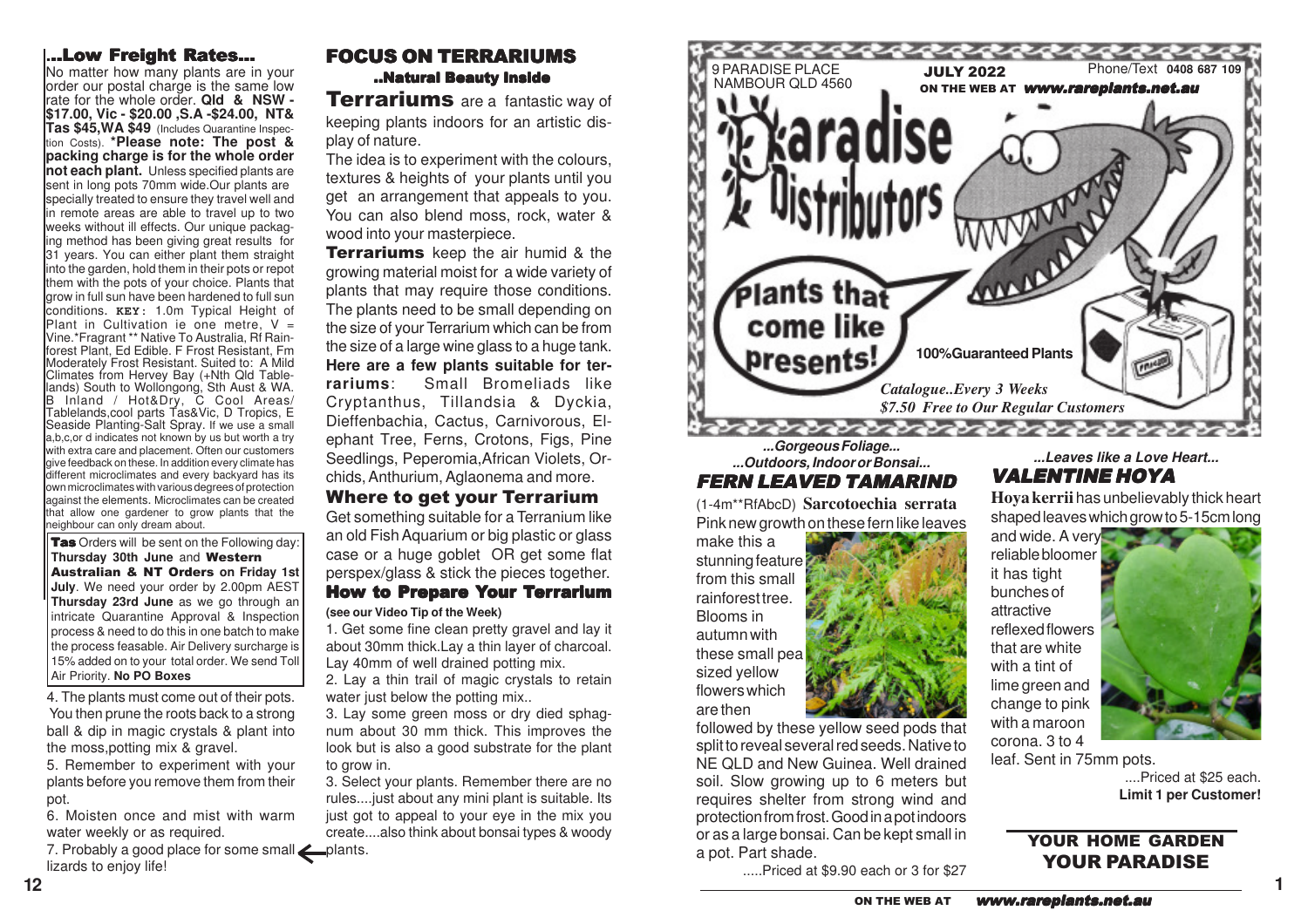### WHITE BUTTERFLY GINGER

(1.5m\*AbcD) **Hedychium 'White Butterfly'** will give you the most fragrant

and attractive flowers imaginable from summer through autumn. The interestingly shaped orchid like



flowers are pure white with a dash of gold on the central petal. Attractive lushe broad 'tropical' foliage. These are fast growing plants shooting from a strong rhizome. Native to India they will grow in most frostfree coastal climates. If you are in a cooler borderline area, you may still be successful if you protect the rhizomes from frost damage with straw mulch. Prefers shade or partial shade and plenty of moisture. Sent as rhizomes in 75mm pots.

#### .....Priced at \$9.90 (180 Parries) or 3 for \$25 MEXICAN MARIGOLD

(1.2mABcD) **Tagetes lemmonii.** Produces highly fragrant vibrant golden

yellow daisylike flowers from autumn and can keep producing flowers for up to 10 months throughout



a year. The foliage has a pungent aroma when rubbed or brushed against. Native to Mexico. Thrives out in the heat and sun. This shrub is both heat and drought tolerant. Can tolerate light frost. Prefers well drained soil. Best in full sun. Sent in 75mm pots. .....Priced at \$7.90 (200 Parries)

# EVERGREEN HYDRANGEA

#### (1.5mAbcD) **Dichroa febrifuga**

**versicolor.** This is a lovely and unusual shrub with large clusters of blue and white



for cut flowers. The large dark green leaves will highlight the flowers making this plant ideal for planting at border of your garden or as hedges. Good in containers. Prefers well drained acidic soil. Semishade is best. Sent in 75mm pots.

.....Priced at \$8.90 (200 Parries) each.

#### AGLAONEMA JULY **COLLECTION**

AGLAONEMA 'SIAM AURORA'



.....Priced at \$9.90 (200 Parries) each

#### THAI AGLAONEMA No.3 Beautifully marked succulent looking light pink and/or spotted white with dark green leaves and pink veins. ...........\$12.90 (200 Parries) each

# **Get Both for \$21**

Aglaonemas are soothing foliage plants that are great under dull light conditions. Keep on the dry side in temperature below 20oC. Colour can vary depending on the light intensity. Great in a pot inside in cooler areas or outside or in a subtropical garden. Aglaonema are so easy care you cant go wrong because they love the shade they handle indoor conditions with ease and in warm areas they will light up any garden. They are tough & handle a variety of conditions and are relatively pest resistant and long lived.

# **Paradise Stock Plants**

| <b>Gingers &amp; Heliconias</b> |  |
|---------------------------------|--|
|                                 |  |
|                                 |  |
|                                 |  |
|                                 |  |
|                                 |  |
|                                 |  |

#### Ferns

|                                                                         | \$13.90 |
|-------------------------------------------------------------------------|---------|
|                                                                         | \$13.90 |
| Adiantum tenerum 'Pacific May'………………………………………100mm pots……………………………………   | \$13.90 |
| Adiantum tenerum Lady Moxon (60cmAD)100mm pots(Apr-May19)               | \$13.90 |
|                                                                         | \$12.90 |
| Didymochlaena truncatula (1mABCD) Maidenhair Tree Fern100mm pots\$12.90 |         |
|                                                                         |         |
|                                                                         | \$12.90 |
|                                                                         | \$12.90 |
| Phlebodium aureum mandianum 'Tasselled Form' Syn. Polypodium (1m**ABCD) | \$12.90 |
|                                                                         | \$12.90 |
|                                                                         |         |
|                                                                         | \$14.90 |
|                                                                         |         |

#### **Orchide**

|                                                                 | \$14.90 |
|-----------------------------------------------------------------|---------|
| Dendrobium Aung Char Yellowyllw flwrs70mm pots                  | \$19.90 |
|                                                                 | \$19.90 |
|                                                                 | \$18.90 |
| Dendrochilum tenellumwhte flwrs80mm pots                        | \$27.00 |
|                                                                 | \$19.90 |
|                                                                 | \$15.90 |
|                                                                 | \$15.90 |
| Oncidium Sharry Baby 'Sweet Fragrance'red & whte flwrs80mm pots | \$23.00 |
| Phalaenopsis Fuller's 3476dark fuchsia flwrs70mm_pots           | \$19.90 |
|                                                                 | \$19.90 |
|                                                                 | \$19.90 |
| Rhyncholaeliocattleya Shinfong Golden Gemgolden flwrs70mm pots  | \$23.00 |
|                                                                 | \$18.90 |
| Rlc. Pastoral 'Ava Marie'wht flwrs with lemon tips115mm pots    | \$33.00 |
|                                                                 | \$15.90 |
|                                                                 |         |

| <b>Palms &amp; Cycads</b> |  |
|---------------------------|--|
|                           |  |
|                           |  |
|                           |  |
|                           |  |
|                           |  |

#### Shrubs & Outdoor

| \$7.90  |
|---------|
| \$7.90  |
| \$7.90  |
| \$9.90  |
| \$9.90  |
| \$7.90  |
| \$8.90  |
| \$7.90  |
| \$7.90  |
| \$7.90  |
| \$9.90  |
| \$7.90  |
| \$12.90 |
| \$7.90  |
| \$9.90  |
| \$9.90  |
| \$8.90  |
| \$8.90  |
|         |

#### Vines

| ------- |  |  |  |  |  |        |
|---------|--|--|--|--|--|--------|
|         |  |  |  |  |  | \$8.90 |
|         |  |  |  |  |  |        |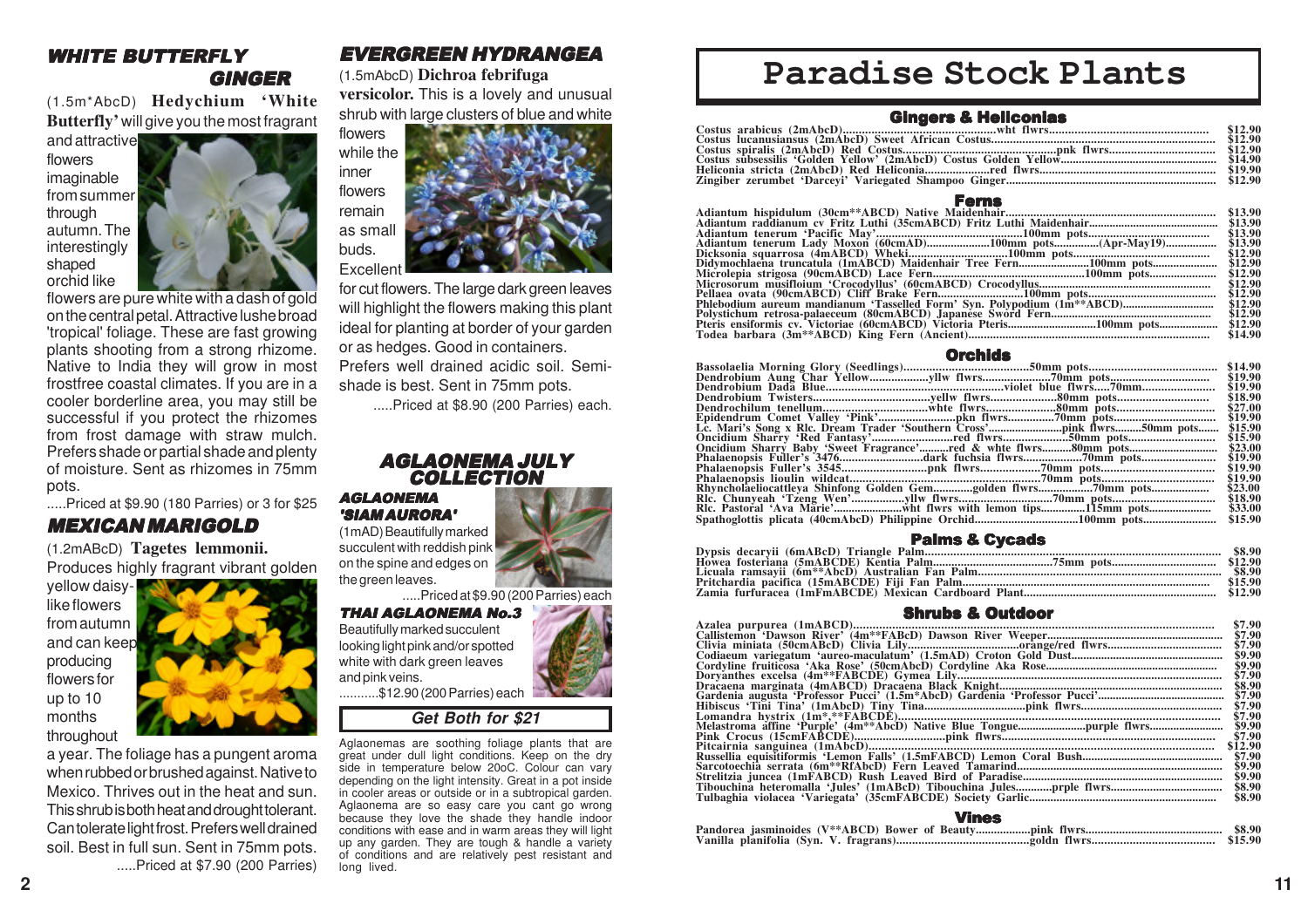# **Paradise Stock Plants**

#### Foliage/Indoor Plants

| \$9.90             |
|--------------------|
|                    |
| \$12.90<br>\$12.90 |
| \$18.90            |
| \$12.90            |
| \$12.90            |
| \$15.90            |
|                    |
|                    |
|                    |
|                    |
|                    |
|                    |
|                    |
|                    |
| \$8.90             |
| \$9.90             |
| \$9.90             |
| \$7.90             |
| \$8.90             |
| \$19.90            |
| \$12.90            |
| \$9.90             |
| \$9.90             |
|                    |
|                    |
|                    |
|                    |
|                    |
|                    |
|                    |
|                    |
|                    |
|                    |

#### **Succulents**

#### **Bromeliads**

#### Trees

**Tabebuia pallida (8mABcDe) Cuban Pink Trumpet Tree........................................................ \$9.90**

#### Philodendrons & Monsteras

|                                                                                 | \$14.90 |
|---------------------------------------------------------------------------------|---------|
| Philodendron hederaceum var. oxycardium (6mAbcD) Heartleaf Philodendron \$14.90 |         |
|                                                                                 |         |
|                                                                                 |         |
|                                                                                 |         |

**Please Note.** Plants from Paradise Distributors/Rareplants.net.au are sent in 75mm Pots+ unless specified....not 45mm tubes or bareroot like most other online nurseries. We sell a few in 45mm at a very low price and tell you. We do not bareroot plants at Rareplants...as do most eBay sellers...Beware. We have just one postage charge for multiple plants....not one plant per postage charge!!



# **UNUSUAL PLANTS**

# LIPSTICK PLANT

**Aeschynanthus radicans** is a lovely hanging Lipstick with big red tubular flowers

emerging from dark maroon buds, resembling lipsticks. Flowering in

summer this is the most spectacular of all the Lipsticks. Great indoor plant and good in a hanging basket. Bright indirect light. Sent in 75mm pots.

.....Priced at \$9.90 each (200 Parries)

# **MEXICAN BLUEBELL** and 350mm tall in a 70mm pot.<br>.....Priced at \$12.90 each (200 Parries)<br>(1.5mABCD) **Ruellia simplex.** This is a

great colourful shrub with bright blue to

purple open flared bell flowers on short stems. Flowering from spring through summer. Gets a

spread of 1m. Medium soft light green foliage. A native of Mexico & Brazil but can be grown in colder climates. Great in the ground or in a pot, especially in colder climates where more protection can be given. Drought tolerant once established. Suited to warm and coastal climates. Full sun to part shade. Sent in 75mm diameter pots.

.....Priced at \$7.90 (150 Parries) or 3 for \$21

Thank you for your Referrals. We appreciate them very much. .....From Bob & Bev

# MACARTHUR PALM

(5m\*\*AD) **Ptychosperma macarthurii**

Is an extremely attractive clumping palm from Cape York. It is a Feather Palm with clumping, slender grey ringed trunks topped with a crownshaft. The attractive 'cutoff



leaves' are a feature. Cream flowers are followed by bunches of bright red fruit. South of Coffs harbour NSW or equivalent you will need a warm protected suntrap in a frostfree coastal area. Good in a pot. Full sun or shade. These plants are 4 leaf and 350mm tall in a 70mm pot.

**...Unusual Cactus..Huge Delicious Fruit...** PINK DRAGONFRUIT

#### CUTTINGS

(4.5mAbcD) **Hylocereus undatus.** Also known as Pitaya & Strawberry Pear. Hylocereus undatus is a weird climbing

cactus with large delicious edible pink fruit (1kg) with pink flesh. Its huge white fragrant flowers



are 30cm across in late spring and summer. They appear only during the night! The huge fruit are juicy and absolutely delicious. They are grown commercially for fruit in Vietnam and South America. This cactus will climb up a wall or a tree and quickly develops multiple trunks. Vivid green three cornered stems. Will grow in desert but easy to grow elsewhere. Needs winter protection in cooler areas. Full sun or bright light. These cuttings are 20cm long. Sent Loose. .....Priced at \$8.90 each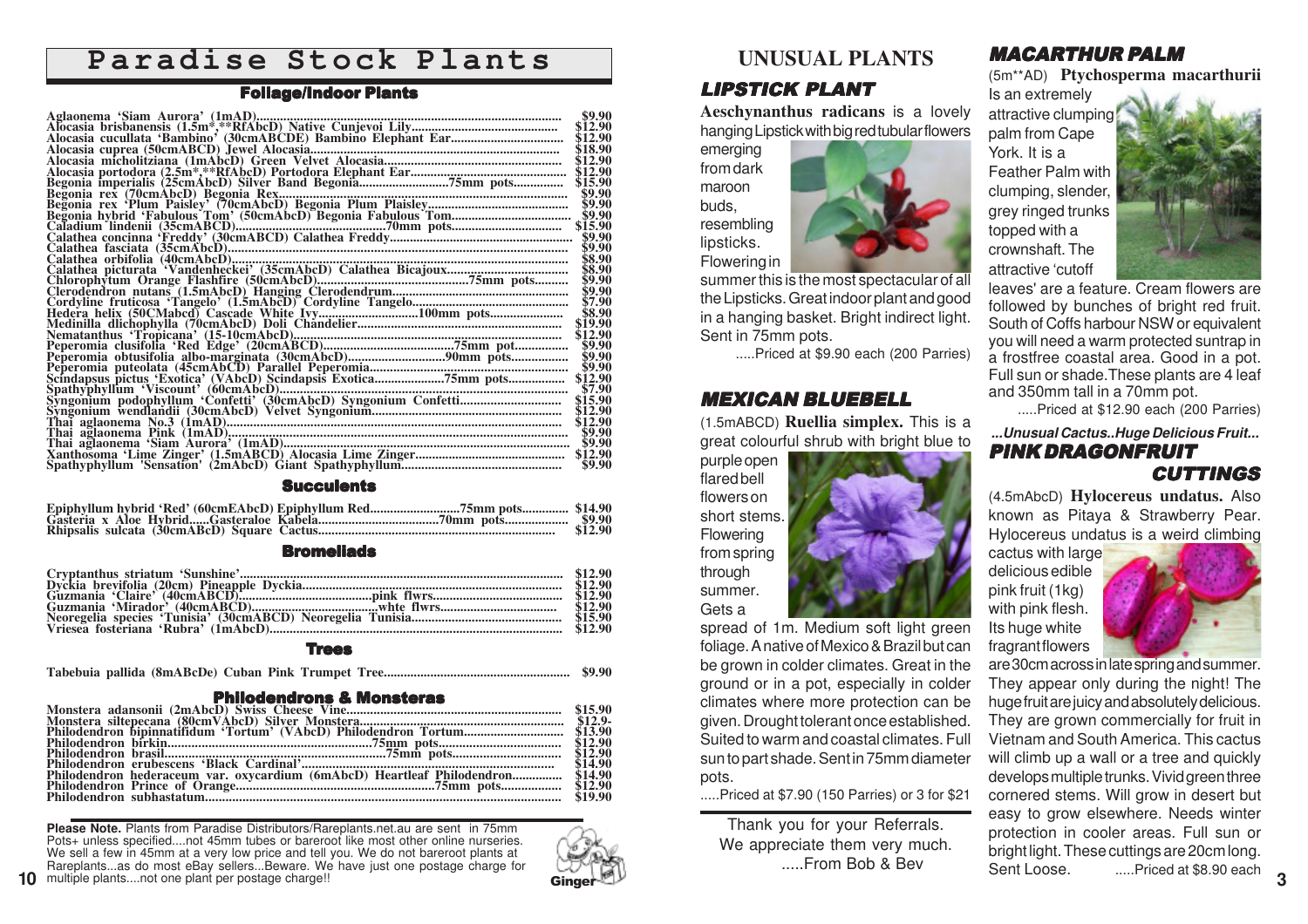# GOLD FUSSIA

(1.5mAbcD) **Strobilanthes anisophyllus** will provide you with absolute masses of

rich mauve bell shaped spikes of flowers in autumn and winter. **Attractive** small leaves are



a nice addition to any foliage garden and the the flowers will really set the scene on fire. Needs a warm climate from Sydney NSW northwards or grown indoors in winter. Full sun or shade.

.....Priced at \$7.90 (150 Parries) or 3 for \$21

# AMERICAN HONEYSUCKLE

(8m\*VFmAbCD) **Lonicera x americana**

Gorgeous long tubular sweet scented flower buds, pink outside and white inside. Climbing vine with leathery green leaves.



Long tubular very sweet scented flower buds that are pink outside white inside when it opens. Fantastic climber on fense and trellises. Blooms in summer. Hardy in severe weather. Thrives in moist but well drained soil. European hybrid. Full sun to part shade.

.....Priced at \$9.90 (180 Parries) or 3 for \$27

**Most of our plants are sent in the 70 to 75mm diameter pots they are grown in. Usually 20cm+ tall. Ferns are sent in their 100mm pots.**

# HEBE MARIE ANTOINETTE

(50cmFmAbCD) **Hebe hybrida 'Marie**



shrub. The flowers bloom in spring, mauve purple flowers on each upright branches with oblong green leaves with a pinkish red to purple underside. In spring the flowers start off as mauve then fades into white in summer. Slow growing. Can be grown in containers, or as a border plant. Shelter from strong wind. Well drained soil. Full sun to part shade.

.....Priced at \$8.90 (150 Parries) or 3 for \$23

# ASPIDISTRA - CAST IRON PLANT

(1mAbcD) **Aspidistra elatior**. Called the



black green plants that stand out against a dark backgound. Tall slimline and elegant in a long vaselike pot. They are very tough and can exist in low light conditions. Excellent indoors & patios and require shade.

.....Priced at \$8.90 each (180 Parries)

The mind is its own place, and in itself can make a heaven of hell, a hell of heaven.... John Milton

#### **Rated Ten Times More Generous than the Credit Card Rewards Programs !**

#### **Paradise Bonus Rewards System -**

Each order we send out will have a voucher with bonus points (Parries) awarded. The bonus points will be on the basis of:

10 Points (Parries) for every \$10.00 of purchases. Most plants we advertise in the main part of our catalogue will have its **Parry value to purchase** listed in brackets after the price. When you wish to use your Parries just send in your vouchers or fax or phone them. Remember the bonus point vouchers are dated and have an expiry on them and **once expired they are invalid**. The bonus points are known as 'Parries'. The Parries must accompany an order valued at \$20 or more. If the plant costs less than the Parries you hold we will send back change in Parries. Parries are not exchangeable for cash **nor deducted from an order** & are not transferable



MOSS

....Priced at \$6.90 each (15cmx10cm)

to another person. Simply choose your plant.

# Paradise Stock Plants

**We are holding stocks of the following plants at the moment. Availability is subject to orders. Descriptions can be found in past catalogues marked in brackets. Symbols are described in back page Key. Flower colour and time are abbreviated after brackets.**

#### Unusuals

|                                                                   | \$18.90 |
|-------------------------------------------------------------------|---------|
| Arthropodium cirratum 'Matapouri Bay' (1mEdABCD) Renga Renga Lily | \$12.90 |
|                                                                   | \$19.90 |
|                                                                   | \$15.90 |
|                                                                   | \$12.90 |
|                                                                   | \$12.90 |
|                                                                   | \$9.90  |
|                                                                   | \$29.00 |
|                                                                   | \$15.90 |
|                                                                   | \$19.90 |
|                                                                   | \$12.90 |
|                                                                   |         |
|                                                                   | \$12.90 |
|                                                                   |         |
|                                                                   |         |

#### Food & Herbal Plants

| For More See Delicious Collections on the Centre Page |         |
|-------------------------------------------------------|---------|
|                                                       | \$9.90  |
|                                                       | \$9.90  |
|                                                       | \$15.90 |
|                                                       |         |

#### Anthuriums

**Cancer Cell Killing Plants ...**These plants have a reputation for killing cancer cells in laboratory situations. Also immune system stimulants. **Also see personal testimonials on Google and YouTube, Turmeric, Gynura procumbens,Soursop, Miracle Leaf,Gumbi Gumbi Capsules .... All available now.**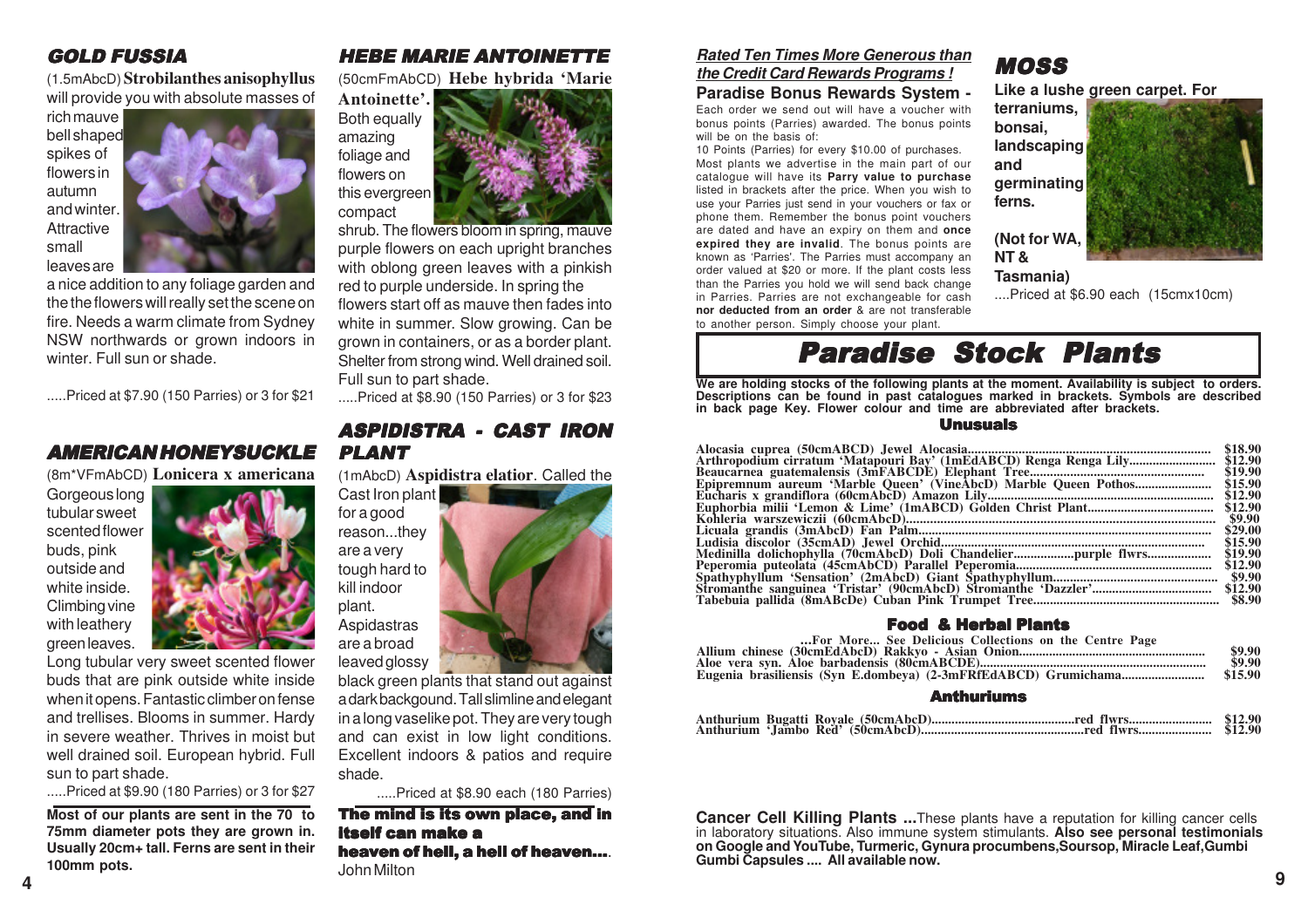# Flowering Native .....Bird Attracters GYMEA LILY

(4m\*\*FABCDE) **Doryanthes excelsa** is an unusual and amazing native plant. A

coastal plant from NSW, occuring from Sydney and north. The flower stem shoots for the sky and is to 4m tall with



brilliant red flowers on its top - they are in large clusters to 70cm and each flower in the cluster is 10cm across and come in spring and summer. The leaves themselves are a feature growing to 1m long and are bright green, ribbed and sword shaped growing in a large rosette. This plant makes a monumental landscaping piece in the garden on a bank or in a large rockery. For all areas except the most bitterly cold Tablelands in Southern Australia. Takes frost. Full sun to light shade. Sent in 75mm pots.

.....Priced at \$7.90 (150 Parries) or 3 for \$19.90

#### CANDY PINK BOTTLEBRUSH

(3m\*\*FABCD) **Callistemon 'Candy Pink'** (Syn. C. 'Guyra Hybrid'). This is an attractive Bottlebrush with big brushes

starting off pink/ red and then turning pink. The foliage is light green and there is beautiful pink



new growth. All climates even the very coldest. Withstands bad drainage. Full sun. 75mm diameter pots.

.....Priced at \$7.90 each



(5m\*\*FABCDE) **Leptospermum**

**petersonii** is the perfect small tree for a limited space. Cascading growth habit,



white spring flowers. This is a real charmer and as it ages it retains its weeping habit with an attractive grey paperbark trunk. As you brush past this one on a misty evening you will take in the lovely lemon perfume. For all climates. Full sun.

.....Priced at \$7.90 (150 Parries) or 3 for \$21

### LOMANDRA HYSTRIX

(1m\*,\*\*FABCDE) Bright green arching

leaves and higly perfumed crowded cream blossoms on the end of a flower spike in spring. A popular



.....Priced at \$5.90 each or 3 for \$15.90

**These are sent in long native tubes**

**If you want to see more of our plants. Check out the shop on our website by scanning the QR code**



# FAIRY LIGHTS

(30cmFABCD) **Scirpus cenuus**is an unusual

ornamental grass with little luminous bulbs on top of each and every little rush. These shine when reflecting light from

around the house. This is a very attractive neat dark green clumping fine rush like grass. The stems are fine and weeping. It will grow in all areas and is frost resistant but likes plenty of moisture. Great for garden borders on the edge of or in ponds and under any light. Full sun (with plenty moisture) or shade. Sent in 75mm pots.

> .....Priced at \$9.90 (220 Parries) each or 3 for \$25

**...Rare Pink Flowering Goldfish Plant...** Nematanthus 'Tropicana'

(15-10cm AbcD) This is an extra long flowering variety. Orange goldfish shaped flowers with

red stripes. These unique flowers radiate from a glossy deep green textured foliage. The

flower blooms in late autumn and winter. This is a hybrid with parents native to Brazil. Requires filtered light and very good indoors. A rarely available fibrous rooted Gesneriad. Takes morning sun. Sent in 75mm pots.

> ....Priced at \$12.90 each (200 Parries) or 3 for \$29

**If you want to see more of our plants. Check out the shop on our website by scanning the QR code**

# PALM TREE JULY **COLLECTION**

TRIANGLE PALM (6mABcD)

**Dypsis decaryii.** An amazing fast growing palm tree. Spectacular grey green

foliage. Produces yellow and green flowers followed by black berries. Blooms all year in suitable climates. Native to Madagascar. Water regularly. Prefers sandy



soil. Avoid poor draining clay soil and overwatering. Not suitable for rainy climates. Drought tolerant. Full sun to part shade. 75mm pots.

 .....Priced at \$8.90 each (180 Parries) or 3 for \$23

#### **FAN PALM (3mAbcD)**

**Licuala grandis** is one of the most sought after palms with its large bright green fan

leaves, up to one metre across and a very attractive growth habit on a single trunk. Good in landscaping, in a



tub and indoors if kept warm and moist but not overly so.Native to New Britain and New Hebrides and is best grown north of Coffs Harbour NSW or equivalent, otherwise you need a protected and very warm spot in winter. Shade or part shade.These are four leaf plants 300mm tall, sent in 75mm diameter pots. .....Priced at \$29 each

KENTIA PALM (5mABCDE)

**Howea fosteriana.** This is the worlds most popular plam that

can be grown inside or out. They are commonly found at the best hotels and motels throughout the world. A beautiful palm. It has a large crown with



dark green distinctive arching fronds. Takes all frostfree climates except Tablelands. Takes full sun or shade and windy coastal exposed conditions.These are large plants 400mm tall in 75mm pots.

.....Priced at \$12.90 each

**All 3 Palms for \$49**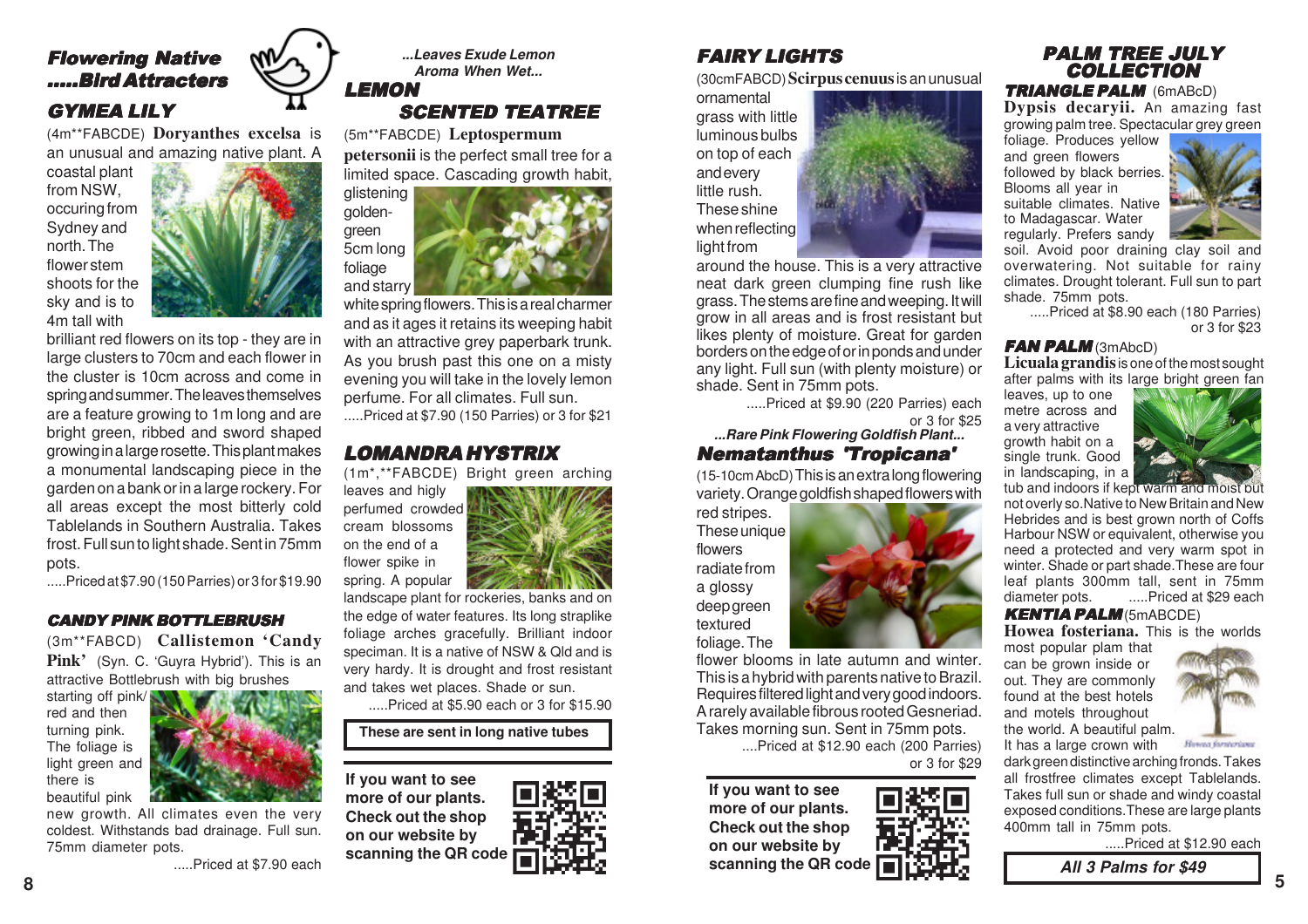# ALOCASIA STINGRAY

(1.5mAbcD) An unusual Elephant Ear with stingray shaped foliage! Eye catching

striped stem. This is a lushe medium growing large leaved Elephant Ear which can be used indoors in medium light on the patio or in the garden. They like high humidity being



a tropical plant and like moisture in a well drained soil. Surprise your family with this unique looking plant which will fit in nicely with your indoor decor or garden design. Elephant Ears are easy to grow indoors and in the garden in filtered light It will give your garden and indoors that lushe tropical look. Fast growing. There are 25cm tall in 70mm pots.

.....Priced at \$12.90 each

#### FUCHSIA CANARY BIRD FUCHSIA JULY **COLLECTION**

(60cmABCD) **Fuchsia 'Canary Bird'**

Golden yellow foliage. Gorgeous large tubular double with a red tube and petals and a deep purple corolla. Shade or part shade.

.....Priced at \$12.90 (170 Parries) or 3 for \$33 FUCHSIA DELTA'S GROOM

(60cmABCD) **Fuchsia 'Delta's Groom'**

Gorgeous large tubular double with a pink tube and petals fading to a purple corolla. Dark green foliage. Shade or part shade.

**6**



**Get both for \$23** .Priced at \$12.90 (170 Parries) or 3 for \$33

Winter, spring and summer flowering. Nice in a hanger. Native to South America Suitable for growing in containers and for growing outdoors. Most mild climates. Part shade.

# FLAMING SWORD

(45cmABCD) **Vriesea splendens.** This is a fabulous bromeliad with spectacular

red & yellow flower spikes to 45cm and attractive rosetting foliage. Multiplies over warm months when pups can be taken off. Let new roots grow in the air in a humid spot. Pot into a well



drained mix. These are epiphytes and can be attached to a board or tree. Good indoors. Filtered light. Easy to grow. These are 30cm tall pups.

.....Priced at \$12.90 each

#### **...No Leaf Variegation...** WHITE KNIGHT PHILODENDRON

**Philodendron 'White Knight' Unvariegated.** These ones have no leaf



siblings are variegated they may yet throw variegated leaves. The stems are classical red and white. Lovely broadish pointed green foliage with tones. Red stems with white stem stripes. Clumps nicely and good solid climber. Lovely chunky white aroid flowers. Prefers well drained soil. Good indoors with good light. Philodendrons are tough epiphytic types, from tropical America where there is 450 species, so don't overwater, esp in winter. Part shade. These plants are about 250mm tall. .....Priced at \$49

# FABULOUS ORCHIDS

# Phalaenopsis Join Star

Large flowered crystalline white moth orchid with lemon in the lip. Best grown indoors or low light position with indirect light.

Warm humid conditions best with rain cover provided. 170mm leaf span

.....Priced at \$22

# Dendrobium Dal's Surprise x Dals Queen

Hardcane **Dendrobium** seedlings with two tone white and pink flowers of medium to large size.

Warm bright position, allow to dry out slightly between watering, rain cover best. Enjoys frequent summer watering and feeding. These plants 150mm tall in 70mm pots.

.....Priced at \$19.90

#### African Violet Hybrids Named Varieties Set of 4 large flowered

type violets, all named and different. A mixture of colours.



Please phone only if to dicuss plants in this collection if you need to check against what you already have. Small plants in 50mm pots.

**Priced at \$10.90 each or All 4 African violets for \$39**

# FERNS 'BLUE FERN'

(60cmAbcD) **Phlebodium aureum 'Blue Fern'.**This is a wonderful rabbits

foot type with classy curvy blue-green foliage. Likes filtered light & you can keep in a trendy pot



in a well lit bath-room or living room all year round if the temperature remains above 10oC.

.....Priced at \$12.90 (250 Parries)

#### RED BRAZILIAN TREE FERN

(1mAbcD) **Blechnum brasiliense** Lovely bronze-red foliage. This is a most

attractive small Tree Fern with crinkled arching fronds to 1m long and 30cm broard. Trunk is



speciman. Likes dense shade and more suited to warm temperate to tropical climates or indoors in winter. Sent in 100mm pots.

....Priced at \$12.90 each (180 Parries)

#### Microsorum falax

(60cmABCD) This is a truly beautiful fern

with flat heavily crested light green foliage. Very hard to get this one will be famed



for its beauty in the future. Good in a hanger or pot or in the garden it should be suited in all but the very coldest areas. Light to medium shade. These are sent in 100mm pots.

.....Priced at \$12.90 each (250 Parries)

**..THESE THREE FERNS FOR \$36**

**www.rareplants.net.au is our website www.rareplants.net.au is our website**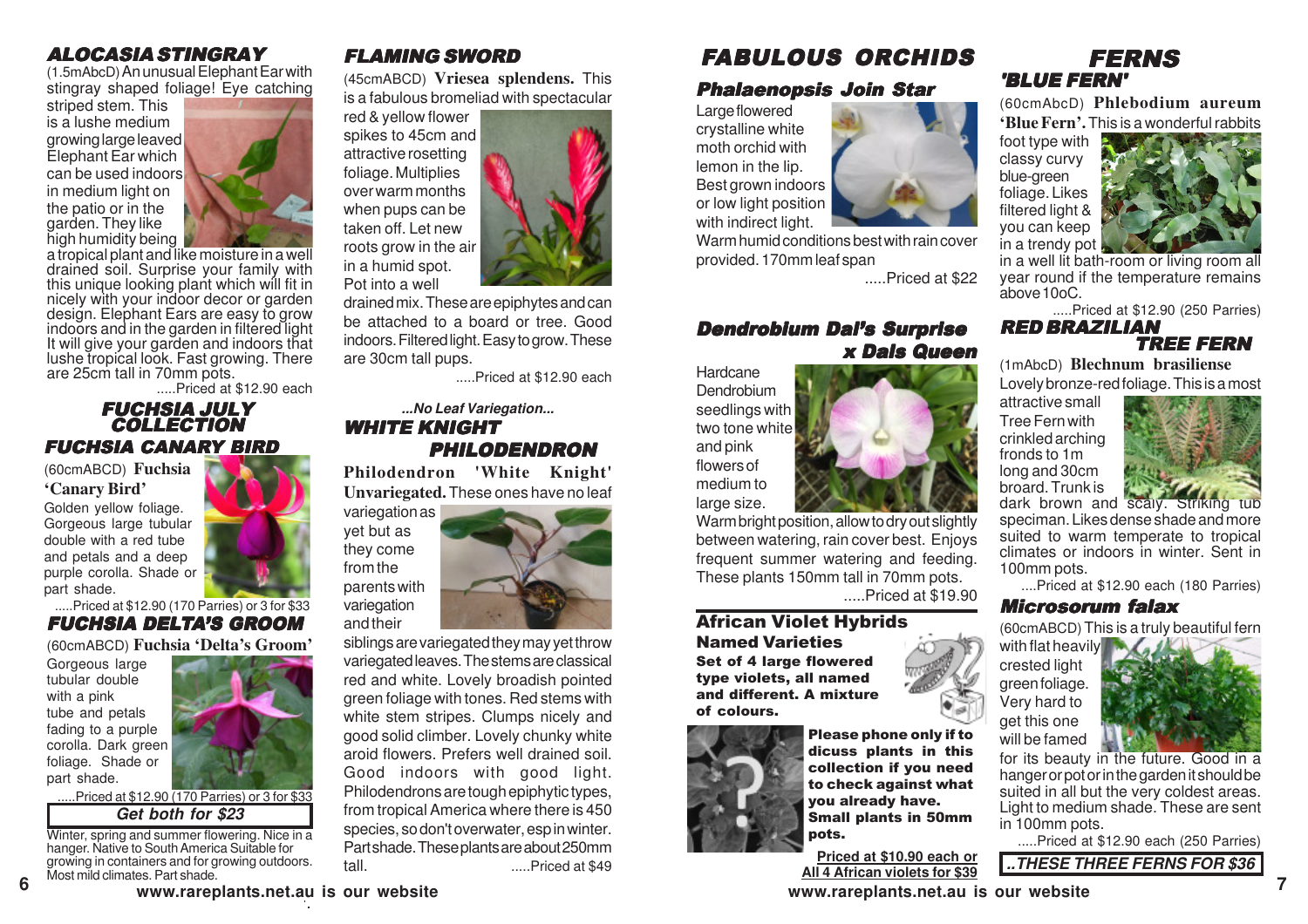# STAR APPLE (5m) **Chrysophyllum cainato.** Very tasty

round purple fruit from the phillippines. The fruit is about 7cm across. This is a lovely rounded tree with attractive foliage that is gold

underleaf. Flowers in spring. Full sun. ..Priced at \$12.90 each (200 Parries) or 3 for \$29

# **SQUARE CACTUS** (30cm)<br>**Rhipsalis sulcata** is a attractive hanging

thinly squared segmented succulent plant. The pendulous narrow sections are about 2-3 millimetre width, hanging together like sticks and branching into

3, 4 or 5 squared branchlets. Making it look great cascading over the pot, whether it's on a shelf or hanging basket! This one is pendulous and forms clusters of stems (tassels) like a Tassell Fern does . It is an epiphyte, from the rainforest of South America. Small white flowers in spring & summer. Light shade & keep well drained. ....Priced at \$12.90 each

#### GUZMANIA 'CLAIRE' (40cm)

Glorious long lasting bright pink bracts with a

pink central flower! Lovely medium length dark green arching foliage.Grows to 40cm tall. Guzmanias are some of the loveliest Broms and this one is no exception. Very long lasting flower bracts. They

are good indoors and take 50 -70% shade, in a very well drained potting mix.

.....Priced at \$12.90 each (200 Parries)

### **JEWEL ORCHID (35cm)**

**Ludisia discolor.** Sought after small growing orchid. Simple andeasy to care for

indoors. Dark green leaves with reddish pink or white pin-stripes running up the leaves. Will produce a long flowering spike of white flowers. Native to South East Asia, mainly

found growing on the jungle floor. Needs a well drained mix. Water between drying. Indirect light. These are beautiful single stemmed plants. Sent in 75mm pots. .....Priced at \$15.90 each

# RHIPSALIS OBLONGA (70cm)

Produces heaps of yellow white flowers from around the margins of its curly succulent leaves in rainy

seasons. The leaves hang over the side of the pot. Grows by adding leaf segments and can be propagated from the same. Great in a well drained porous mix in a hanging basket or pot with their

hanging foliage. Likes humid warm conditions in full shade and prefer atmospheric conditions to wet the soil but should not be allowed to dry out entirely. Can be grown inside. Filtered light or indirect light.

......Priced at \$12.90 each (250 Parries)

### ALOCASIA EBONY

(60cm) **Alocasia amazonica 'Ebony'.** This amazonica variety has bigger velvety leaves ....bigger than other

vatieties. Dramatic whiteveins jumping at you from dark green (almost black) leaves shaped like arrows.Takes low light. Prefers well drained soil. Keep soil moist. Decidious in cold wet conditions.



..but comes back in spring. Keep drier in winter. Sent in 75mm diameter pots.

.....Priced at \$12.90 each (300 Parries)

# Guzmania 'Mirador'

(40cm) Glorious long lasting bright yellow with green

tips with white central flowers. Lovely medium length green arching foliage. Growsto 40cm tall. Guzmanias are some of the loveliest Bromsand this one is no exception. Very long lasting flower bracts. They are good indoors and take

 50 -70% shade, in a very well drained potting mix. .....Priced at \$12.90 each (200 Parries)

### ELEPHANT TREE

(3m) **Beaucarnea guatemalensis** is a crazy

tree like plant with a fat bulbous trunk. The top is crowned with pendulous grass like leaves up to 2m long. Small white flowers in spring. Looks great in a big pot or in the garden. A native of Guatemala it will grow Australia wide and is a very hardy plant.

Takes frost and cold. Likes part shade to full sun. Very small plants 15cm tall in a 70mm pot. .....Priced at \$19.90 each

# ANTHURIUM JULY **COLLECTION**

**...One Meter Leaves!..**

# ANTHURIUM THUNDERBIRD LUXURY

(60cmAbcD) Lovely dark spadix with huge

fantastic dark purple red spathes that stands all above the dark green and glossy leaves. As the plant grows the leaves and flowers grow

larger. 15cm flowers. Great as a indoor plant! Bred in Holland for multiflowering and cold tolerance. Filtered Light.

.....Priced at \$14.90 each

# ANTHURIUM BUGATTI ROYALE

(80cmAbcd) Gorgeous large orange-red

flowers with a matching spadix. Bred for massive flowering, clumping, disease resistance and cold

tolerance.

.....Priced at \$12.90 each (250 Parries)

# **Get Both for \$23**

**Did you know** you can subscribe on our website at **www.rareplants.net.au** to receive our Latest Free Online Catalogues **Get All 3 for \$35** 

#### ALOCASIA JULY **COLLECTION**

Alocasias like warmth and humidity. Outdoors in a warm climate in a well drained soil. Let it dry out a little between waterings. Keep drier in winter. Part shade or bright indirect light. Sent in 75mm pots

#### GIANT NATIVE ELEPHANT EAR

(1.5m\*,\*\*RfAbcD) **Alocasia brisbanensis** (formerly A.macrorrhiza) is an attractive native evergreen Elephant Ear with glossy green large

spade shaped leaves up to one metre long. The stem is thick and stout. Produces beautifully perfumed arum like green-cream flowers in



summer. Bright red berries are in crowded clusters on its terminal spikes. This is a lovely evergreen plant growing from a tuber. Grows as understory in Nthn NSW to NE Qld Rainforest along watercourses where it spreads from its fleshy rhizomes. Tolerates wet and poorly drained soils but this is not a requirement. Makes an excellent indoor and tub plant in more than half shade in a frostfree garden or pot situation.

.....Priced at \$12.90 (300 Parries)

# ALOCASIA EBONY

(60cm) **Alocasia amazonica 'Ebony'.**

This amazonica variety has bigger velvety leaves ....bigger than other vatieties. Dramatic white veins jumping at you from dark green (almost black) leaves shaped like arrows. Takes low light. Prefers well drained soil. Keep soil moist.



Decidious in cold wet conditions...but comes back in spring. Keep drier in winter. Sent in 75mm diameter pots....Priced at \$12.90 each (300 Parries)

#### ALOCASIA AMAZONICA

(60cmAbcD) Dramatic white veins jumping at you from 400mm dark shiny metallic blue-green leaves. Takes low light. Decidious in cold wet conditions. Sent in 75mm diameter pots.



.....Priced at \$12.90 each (250 Parries)

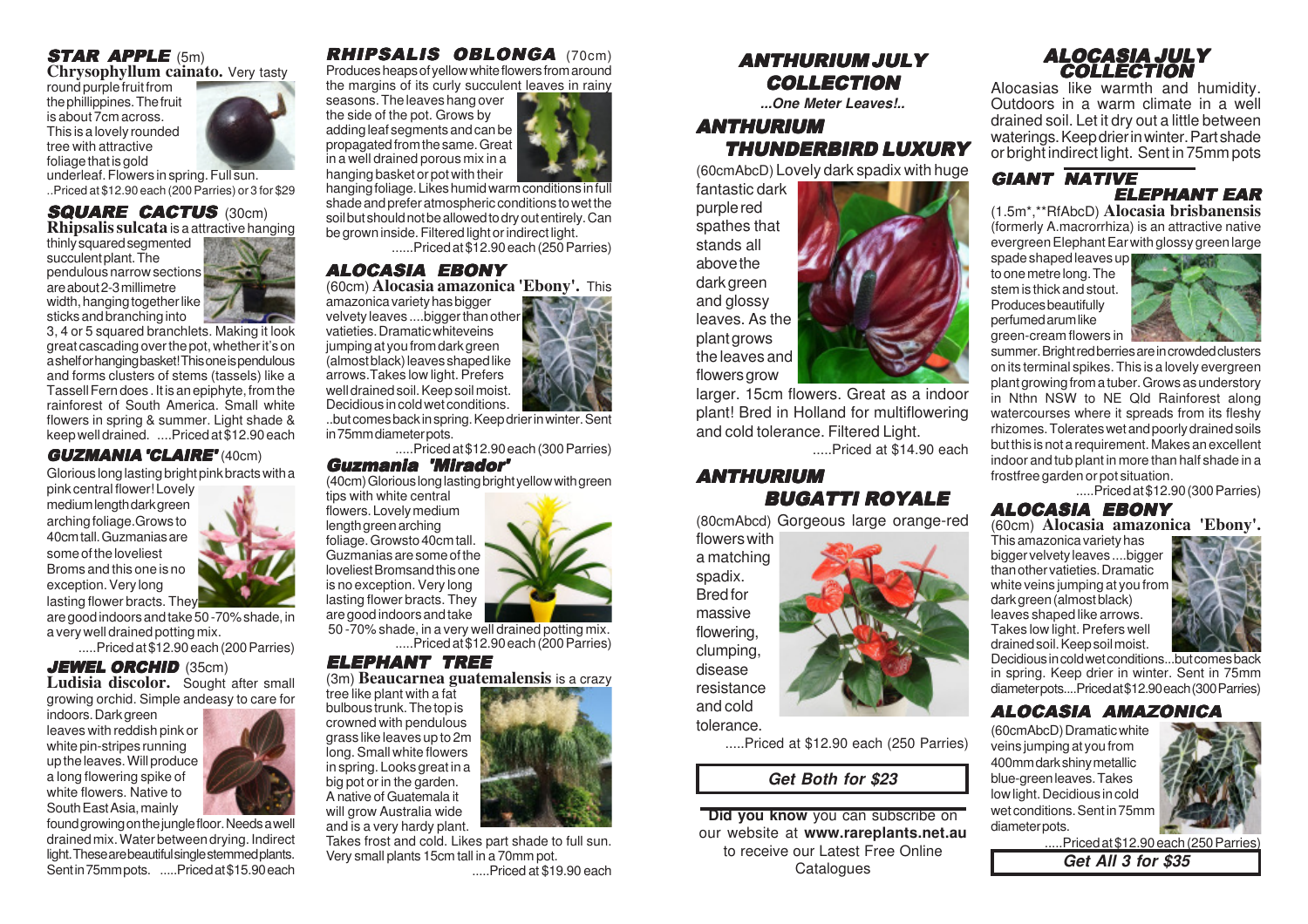#### DELICIOUS PLANTS Delicious July Collection 1 **GRUMICHAMA**

(2-3mFRfEdABCD) **Eugenia brasiliensis.** Its flowers develop into a thin skinned cherry sized dark red fruit which ripens

in one month to a glossy black - only 1-2 seeds. Excellent eating with a sweet flesh suitable for eating fresh, making jam or jelly and wine. Grows

in all mild climates. ....\$15.90 each (350 Parries) PINEAPPLE GUAVA (4mEdFABCD)

**Feijoa sellowiana.** Masses of deep red stamens and white reflexed petals. Produces a popular delicious tangy green fruit about 5 cm in diameter in autumn. Good screen specimen. Wonderful bird

attracter. Full sun. All climates.

....Priced at \$12.90 each (200 Parries) or 3 for \$33<br>**GOLDEN FRUIT OF THE ANDES** 

(1mEdABCDe) **Solanum quitoense.** Spectacular foliage plant with a fruit that looks like Kiwi Fruit and is made into a refreshing drink. Native to the northern Andes of Colombia and Equador. Should grow in all areas. Full sun to part shade.

 ...Priced at \$12.90 (200 Parries) or 3 for \$33 **ALL THREE FOR \$35.00**

#### Delicious July Collection 2

Rakkvo 30cmEdAbcD) **Allium chinse** The bulb and

narrow leaves are eaten raw or cooked. Will have a crisp texture and will taste like onion. Popular in asian cooking. Prefers well drained soil, will tolerate poor soil.

Full sun. .....Priced at \$9.90 each or 3 for \$25

**Star Apple (5mEdAbcD) Chrysophyllum cainato.** Very tasty round purple fruit from the phillippines. The fruit is about 7cm across. Lovely rounded tree with attractive foliage. Flowers in spring. Full sun.

.....Priced at \$12.90 each (200 Parries) or 3 for \$29

Coffee (3m\*AbcD) **Coffea arabica.** Have a never ending supply of delicious coffee. The coffee bearing fruits are brilliant red. For frostfree areas, north of Sydney. Native to Ethiopa. Likes full sun to part shade.

> ....Priced at \$9.90 (200 Parries) or 3 for \$25 **ALL THREE FOR \$27.00**

# OUR HOYA COLLECTION



**JULY HOYA COLLECTION 1**

HOYA OBSCURA - (M) Big 10cm clusters of bright fragrant flowers that have yellow centre & white edges, soft gold toned veined foliage. ....Priced at \$12.90 (180 Parries)

HO YA 'BIG MAC' **(C)** Hoya macgillivrayii Bunches of huge Purple/Red flowers with pointed leaves. .....\$12.90 (180 Parries)

HO YA 'RED' **(C) - Hoya publicalyx 'Red'.** Red flowers with long leaves. Large red clusters. .....Priced at \$10.90

*THESE THREE HOYA FOR \$33.00*

#### **JULY HOYA COLLECTION2**

HOYA 'SILVER SCHILLACI ' **(C)** Hoya publicalyx 'Silver Schillachi' Red flowers with long silver flecked leaves. Large clusters. .....Priced at \$12.90

HOYA CINNAMOMIFOLIA - (C) Great big balls of lime green maroon centred flowers. Big beautifully shaped & heavily veined leaves on this climber. Filtered light to morning sun.

.....Priced at \$12.90 each

SAPHI WINE - (C) **Hoya carnosa 'Saphi Wine'** big soft pink flowers in large round bunches and strong twining foliage. Big thick broad leaves with light<br>flecking usually .....Priced at \$12.90 ....Priced at \$12.90

*THESE THREE HOYA FOR \$36.00*

#### **JULY HOYA COLLECTION 3**

HOYA TSANGII (M) Miniature hanging with lots of small pink flowers with a dark red crown with yellow tips. Small blue/green leaves.

HOYA R OYAL HAWAIIAN PURPLE (C) - Dark pink /red leaves in the sun and the leaves have some attractive markings and often purple stems anf new growth. Best in outdoor shade.  $\sim$  ...\$12.90 ......\$12.90 each

HO YA LAS BANOS **(W)** - clusters of gold reflexed starlike flws with maroon centre...12 flws per cluster....non twining Good drainage & light to part sun. .....\$12.90

*THESE THREE HOYA FOR \$36.00*

#### Key to Cold Tolerance: Letter after Hoya Name:C=Cool Growing, M=

Intermediate Temperatures W=Warm Growing-Sub Tropical+ Note: Cool Growing will also thrive in the hotter conditions but the warm growing do not appreciate the cooler conditions.



(5mEdAD) **Diospyros digyna aka Choc Pudding Fruit.** Pulp looks &

tastes like a fine chocolate mousse! Eat fresh or after freezing. Ingredient for cakes, custard, liquors etc. No frost. Full sun.

.....Priced at \$12.90 each (180 Parries) or 3 for \$33

PS It is unrelated to other Sapotes. Sapote comes from the Aztec word 'tzapotl' which was used to describe all soft sweet fruit.

# FLAME VINE

(VABCD) **Pyrostegia venusta (syn.ignea)** is one of the most

spectacular climbers of them all-few plants flower as profusely as this one. The flowers are bright orange and

tubular in terminal panicles of thirty to fifty blooms from July to October. This is an evergreen vine from Brazil, with largish attractive compound leaves. Very hardy it will grow in all areas where protected from frost. Fertilise regularly. Requires full sun. Sent in 70mm diameter pots.

.....Priced at \$8.90 each (180 Parries) or 3 for \$23

### PHILODENDRON COLLECTION

# PHILODENDRON PRINCE OF ORANGE **PHILODENDRON JULY COLLECTION 1**

Orange pointed foliage against its green background.<br>An ideal landscaping plant due to it's compact growth<br>and can be grouped together. And is also excellent as<br>an indoor plant! 75mm pots.<br>**PHILODENDROM BIRKIN** 

White stripes pointed foliage against its dark green background. New leaves are completely white and will get darker as they age. 75mm diameter pots. .....Priced at \$12.90 each (200 Parries) or 3 for \$35

**PHILODENDRON TORTUM**<br>(VAbcD) Philodendron bipinnatifidum 'Tortum'. This is an eyecating and unusual Aroid with very distinct leaves. A different look from the other Philodendrons with its long and thin shaped interestingly structured leaves. 70mm pots. .....Priced at \$13.90 each

*THESE 3 PHILODENDRONS FOR \$35*

**PHILODENDRON, JULY COLLECTION2** 

#### HEARTLEAF PHILODENDRON

**Philodendron hederaceum var. oxycardium.**<br>Compact growing and slow climbing with big 30cm<br>thick shiny heart shaped green leaves. Marvellous patio or indoor plant. Great in a tub or in the ground.<br>Shade. 75mm pots. .....Priced at \$9.90 each

#### PHILODENDRON BRASIL

Quite an unusual plant with lustrous variegation on its pointed foliage against its dark background. This is a pointed foliage against its dark background. This is a climbing plant that are great indoors in good light. Let it dry out a little between waterings.75mm diameter m. Priced at \$12.90 each

#### 'WHITE KNIGHT' UNVARIEGATED

These ones have no leaf variegation as yet but as they come from the parents with variegation and their come from the parents with variegated they may yet throw variegated leaves. Good indoors with good light. Part shade. These plants are about 250mm tall. .....Priced at \$49

*THESE 3 PHILODENDRONS FOR \$64*

# **PHILODENDRON JULY COLLECTION3 Philodendron erubescens 'Black Cardinal'**<br>Dark shiny foliage. Can be grown under shadecloth in

Dark shiny foliage. Can be grown under shadecloth in warmer areas or indoors where there is reasonable light. These are epiphytes living off their host so don't need a lot of water but do like some moisture and humid conditions. Easy to grow. 75mm pots.<br>**PHILODEDRON MICANS** ...<sup>.Priced at \$9.90 each</sup>

This is a dainty fine climbing Philodendron with<br>emerald white veined leaves that get a red tinge and<br>reddish on back. Tissue thick very pretty velvety<br>foliage and fine stems it is quite a sought after plant that<br>will enjo

**PHILODENDRUM ERUBESCENS 'RED'** Compact growing and slowly climbing with big 30cm

thick shiny triangular green leaves with red tones & red<br>veins... attractive light red under tonings underleaf.<br>Marvellous patio or indoor plant. Great in a tub or in<br>the ground. Shade. Large plants in 100mm jumbo pots.<br>..

*THESE 3 PHILODENDRONS FOR \$29*

Philodendrons are ideal landscaping plants due to it's compact growth and can be grouped together. They're also excellent as indoor plants! Let it dry out a little<br>between waterings. Bright indirect light. Sent in 75mm<br>diameter pots.

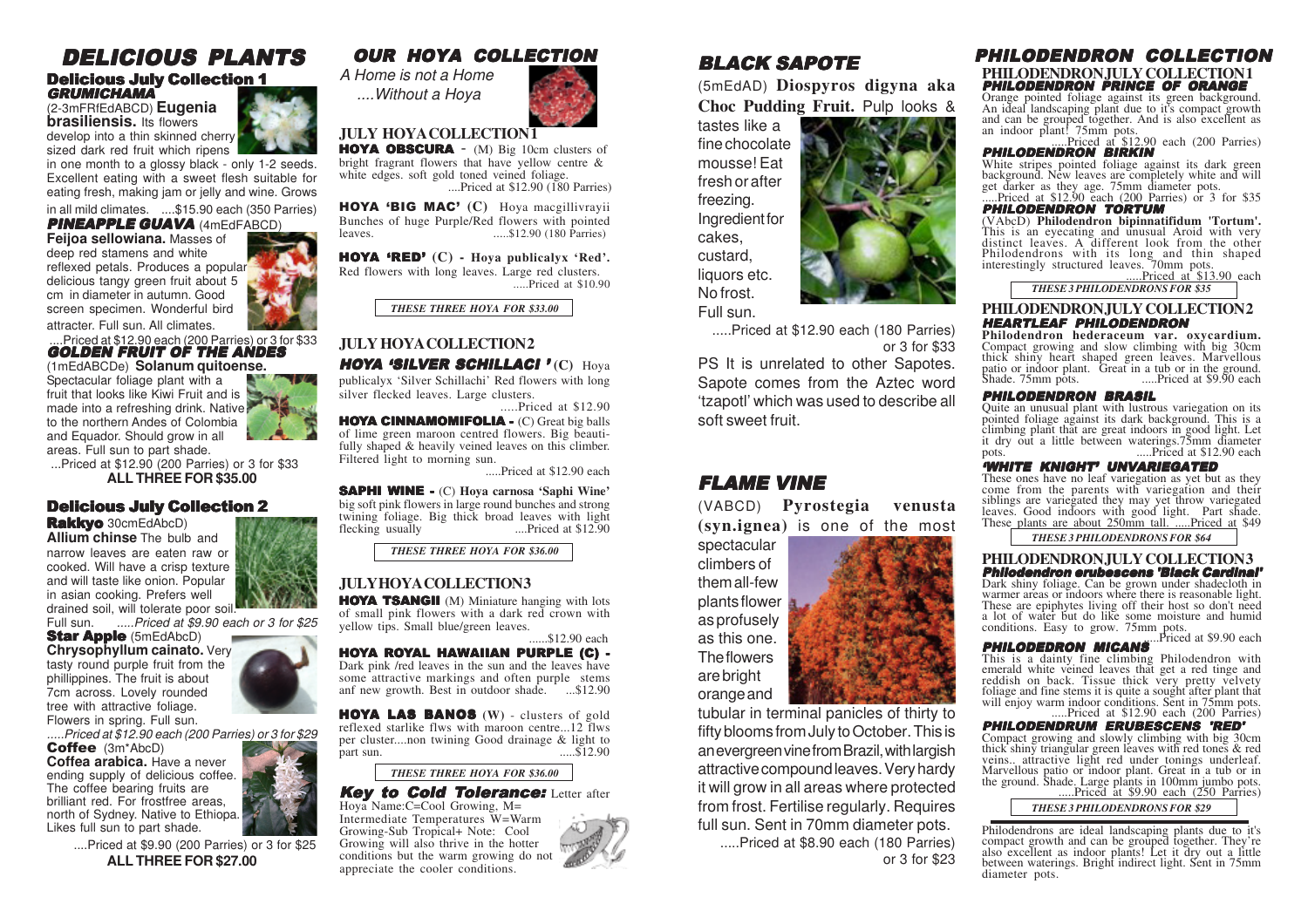# NEWSLETTER JULY 2022

Welcome to your July Catalogue.

Yes Politicians are still banned even though a few have tried to get in here. Luckily we all have our plants to keep us sane, happy and grounded and we have some gooduns here today to keep it all going.

.....From Bob & Bev Chalmers

...A Smile is the beginning of Peace. ... Mother Teresa

# **POLITICIANS BANNED FROM NURSERY**

### DID YOU KNO W

\* Thomas Edison got patents for a method of making concrete furniture and a cigar which was supposed to burn forever.

- \* The average garden variety caterpillar has 248 muscles in its head.
- \* The oldest exposed surface on earth is New Zealand's south island.
- \* Every two thousand frowns creates one wrinkle.

\* Sirimauo Bandranaike of Sri Lanka became the world's first popularly elected female head of state in 1960.

\* Orcas (killer whales) kill sharks by torpedoing up into the shark's stomach from underneath, causing the shark to explode.

\* Twelve or more cows are known as a "flink...." A group of frogs is called an army. .....A group of rhinos is called a crash...... A group of kangaroos is called a mob..... A group of whales is called a pod. ....A group of geese is called a gaggle..... A group of ravens is called a murder..... A group of officers is called a mess...... A group of larks is called an exaltation..... A group of owls is called a parliament.

\* We send to all the 'Quarantine States' and also do a Concierge Service for other nurseries to get their plants into those States.



**Interstate Plant Quarantine....**What we have to do to carry out the Plant Quarantine Ptotocol for WA, TAS. and QLD.

\* We have to hold the plants in a dedicated quarantine area but its not how long they are held that matters ...its the specified treatment and a lot more.

\* All plants are sent in their pots in a soiless potting mix.

\* We get permission to send the plants from WA, Tas and NT. Plants must be identified with their correct botanical names.

\* All plants are sprayed and dipped wuth the approved chemicals

\* Plant Health Certificates are prepared for signing by the Authorised Officers

\* All plants are inspected for certain pests and diseases important to the receiving Staes by the Qld .Dept of Agriculture who sign off on the documents.

\*We then prepare the plants for sending so they have moisture and and are protected in transit. Then we pack the plants into cartons.

\* The cartons are sent by overnite Air Freight.

PS We also do this Quarantine Protocol for other Growers and the details are listed on our website www.rareplants.net.au in the Concierge Quarantine Hub.

# TRUE LIES

One of our customers Helen out past Quilpie in Western Queensland received a rare Pingine Talking Parrot for her birthdayfrom husband Dave. The parrot was fully grown, with a very bad attitude and worse vocabulary....Every other word was an expletive; those that weren't expletives were, to say the least, rude. Helen tried to change the bird's attitude by constantly saying polite words, playing soft music... anything she could think of. Nothing worked.

Dave yelled at the bird, and the bird got worse. He shook the bird, and the bird got madder and more rude......Finally, in a moment of desperation, Helen put the parrot in the freezer!! For a few moments she heard the bird swearing, squawking, kicking and screaming and then, suddenly, there was absolute quiet.Helen was frightened that she might have actually hurt the bird, and quickly opened the freezer door.The parrot calmly stepped out onto Helen's extended arm and said, "I'm sorry that I offended you with my language and my actions, and I ask your forgiveness. I will endeavor to correct my behavior".

Helen was astounded at the changes in the bird's attitude and was about to ask what had changed him, when the parrot continued, "May I ask what the Chicken did?"

# TREES

- \* Absorb Carbon Dioxide and turn it into wood.
- \* Wood can be cut up into timber to build our homes etc etc.

\* Many tree lots can be retained as habitat for our wildlife including our endangered Koalas.

- \* Trees release oxygen for us to breathe.
- \* Pay Farmers and landholders to grow trees for timber or
- wildlife just as they are being paid to sequest carbon in the soil.

\* **Paying Farmers** to establish trees will be a lot less costly and more creative environmentally and economically than the hair brained schemes being promoted in so called Green Policies.

# **If there is too much carbon in the atmosphere plant more trees!!**

**\* Plant trees where they are needed.**

**\* Help countries who have denuded their forest to grow trees back.**

**Look at it on an Australian Basis but also on a planet basis.**



**This is the only Answer..... Plant Trees and Receive the Benefits Environmentally and Commercially.**

\* Paradise Distributors is a small business that ticks all of the `good boxes' ie Australian Owned..Yes, Australian Made Products...Yes, Green...Very True Blue Green with no pretence, Provides its fantastic customers with Rare & Valuable Products....You Bet.